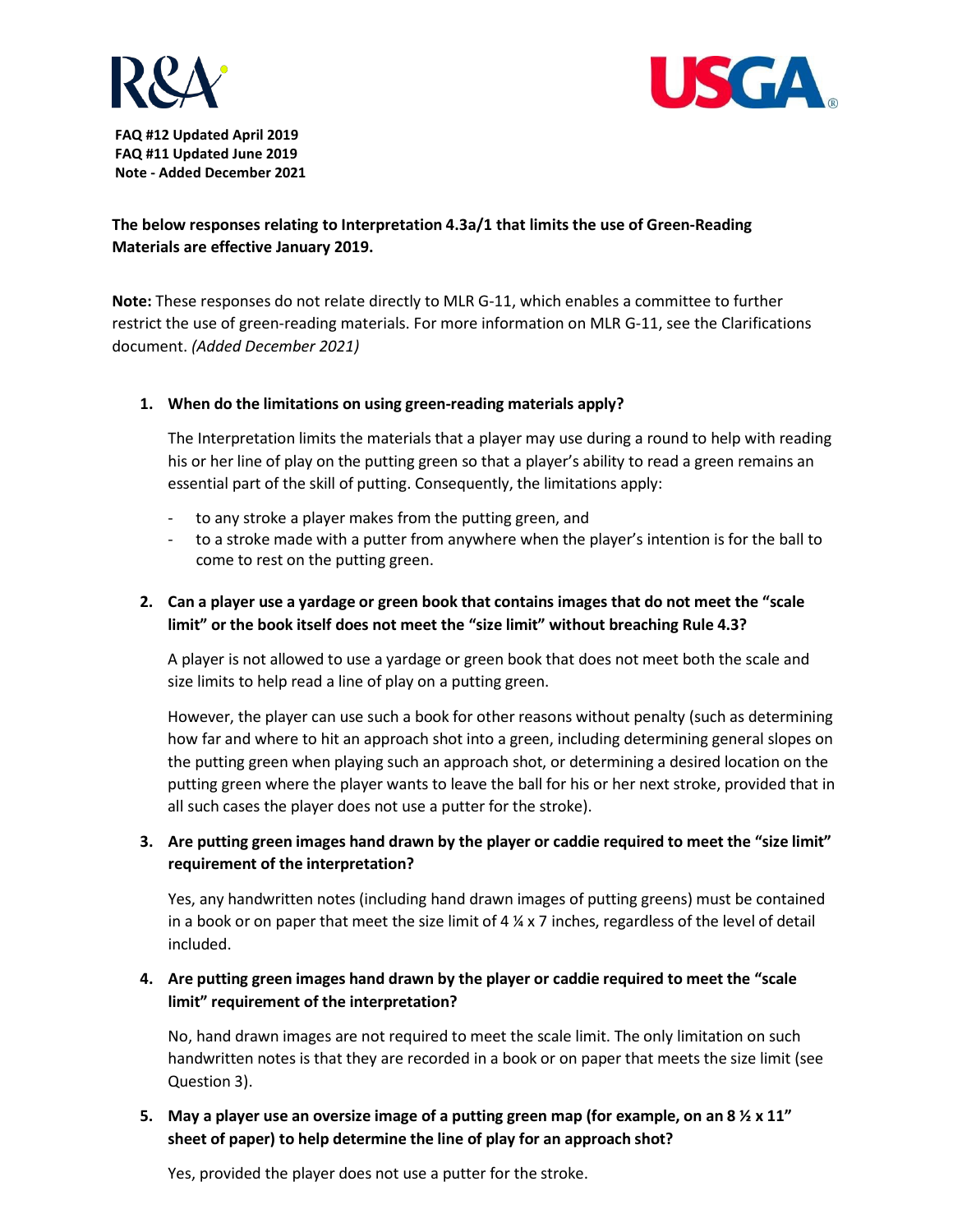



**6. Are notes created with the help of a computer design program (such as computer aided design (CAD)) produced by a player or caddie considered "handwritten"?**

No. While CAD can be used to produce a putting green map that meets the scale and size limits, the regulations on "handwritten" notes only apply to notes that are physically written or drawn by the player or the caddie.

**7. May a player or caddie photocopy (or the like) handwritten notes from another player or caddie and use that photocopy to help determine the line of play on the putting green?**

No. Using photocopied notes to help determine the line of play on the putting green is the same as using the notes from another player or caddie, which is not allowed.

**8. If one or more images in a book exceed the "scale limit" can the player use a photocopier as a means of reducing an image in order to meet the scale limit?**

Yes.

**9. May a player use a book to determine the line of play on the putting green that has seventeen green images that meet the scale limit but one that does not?**

Yes, but the player would not be allowed to use the book to help determine the line of play on the putting green on the one hole that does not meet the scale limit.

The player would be allowed to use the other seventeen green images that meet the scale limit in any manner, including to help determine the line of play on the putting green.

#### **10. May caddies exchange information and copy, by hand, each other's notes before or between rounds?**

Yes. The limitation on handwritten notes is only that any hand drawn or written information about a putting green must be physically written by the player and/or his or her caddie. This does not limit how a player or caddie obtains the information, even if through copying, by hand, pre-produced materials or notes from another player or caddie.

# **11. If a player begins his or her round with caddie A, but then switches to caddie B during the round, may the player and caddie B use a yardage or green book that contains handwritten notes produced by caddie A to help determine the line of play on the putting green?**

In the limited circumstances where a player changes caddies during a round (for example, if caddie A were to get sick), the player would be allowed to continue to use both caddie A's and caddie B's handwritten notes for the remainder of that round. *(Updated June 2019)*